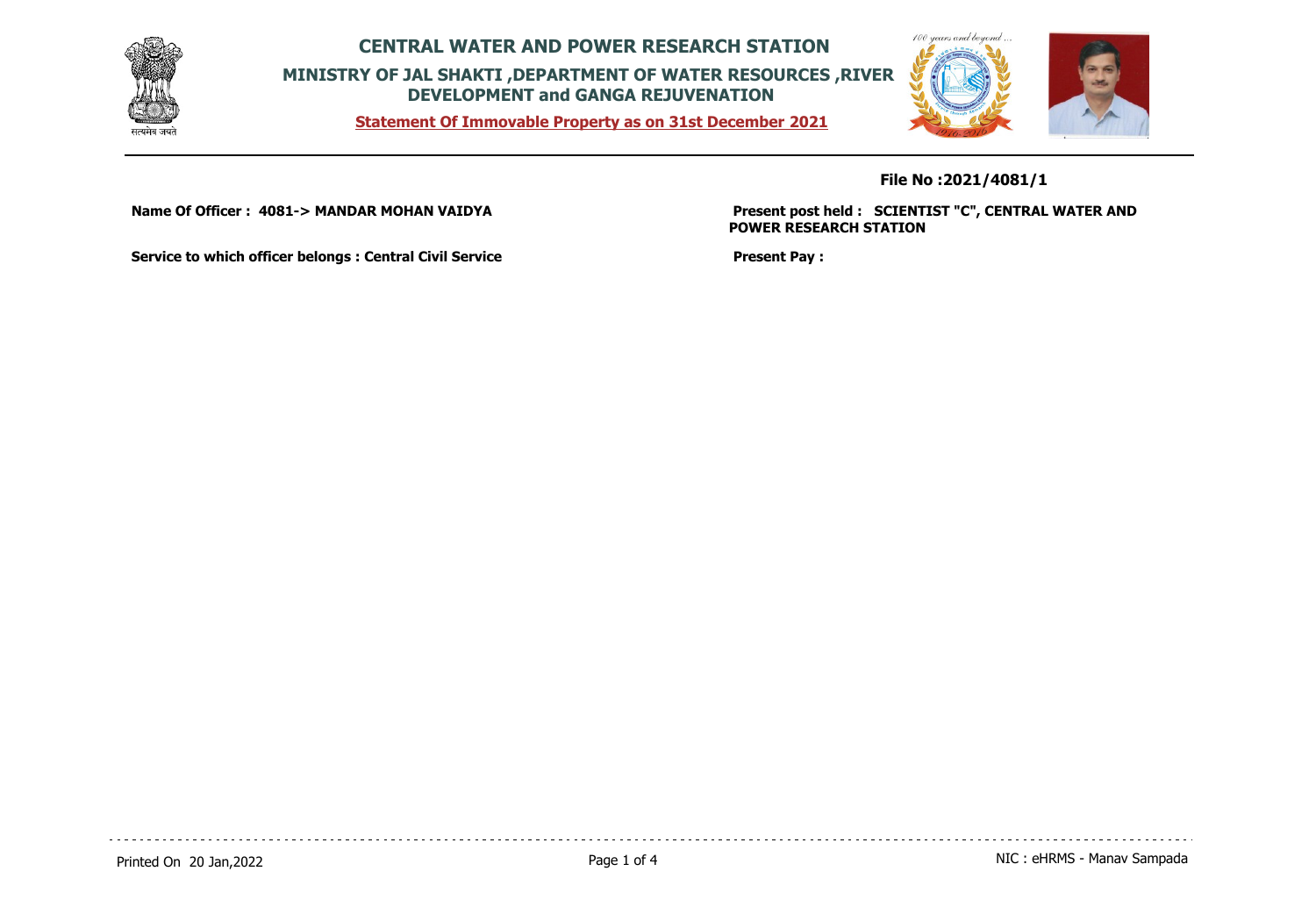





**Statement Of Immovable Property as on 31st December 2021**

| Form-1 (Statement of the Immovable Property i.e LANDS, HOUSE, SHOPS AND OTHER BUILDING ETC.) |                                                                                                                 |                                                                                           |                                                                                        |                            |                          |                                                                                            |                                                                                                                                                                                                      |                                           |                                                                                                                                                                                                                                                                                                                                                                                    |
|----------------------------------------------------------------------------------------------|-----------------------------------------------------------------------------------------------------------------|-------------------------------------------------------------------------------------------|----------------------------------------------------------------------------------------|----------------------------|--------------------------|--------------------------------------------------------------------------------------------|------------------------------------------------------------------------------------------------------------------------------------------------------------------------------------------------------|-------------------------------------------|------------------------------------------------------------------------------------------------------------------------------------------------------------------------------------------------------------------------------------------------------------------------------------------------------------------------------------------------------------------------------------|
| Sr.No.                                                                                       | Name of<br>district,<br>sub -<br>Division,<br><b>Taluk and</b><br>Village in<br>which<br>property is<br>located | <b>Name and</b><br>details of<br>property-<br>housing,<br>lands and<br>other<br>buildings | Cost of<br><b>Construction</b><br>acquirement<br>including<br>land in case<br>of House | Year of<br><b>Purchase</b> | *Present<br>Value in Rs. | state in whose<br>name held and<br>his/her<br>relationship to the<br>qovernment<br>servant | If not in own name How acquired, whether by<br>purchase, lease**<br>mortgage, inheritance gift,<br>or otherwise, with date of<br>acquisition and name with<br>detail of person from<br>whom acquired | <b>Annual Income</b><br>from the property | <b>Remarks</b>                                                                                                                                                                                                                                                                                                                                                                     |
| 1                                                                                            | Survey<br>No.119/3<br>alwadi<br>Road, Pune<br>30                                                                | Flat<br>No.B-6/9<br>,Parvati,Vith   ,Samhita,Sarit<br>a Vihar                             | 550000                                                                                 | 2000                       | 2500000                  | Own Name and Wife                                                                          | Purchased from M/s Bhat<br>Belvalkar, Sadashiv Peth, Pune<br>411030                                                                                                                                  | $\Omega$                                  | Said (flat)<br>property was<br>purchased in<br>Sept 2000, for<br>which<br>permission<br>was granted<br>vide this letter<br>No.609/728/2<br>000-Adm.<br>dated<br>14/02/2000.<br>The property<br>was acquired<br>by raising a<br>Loan of Rs.<br>3,65,000<br>from Punjab<br>National Bank,<br>Paud Road<br>Branch, Pune.<br>(Ref.O.O. No.<br>609/728/2000<br>-Adm. dt.<br>28/02/2000) |

. . . . . . . . . . . . . . . . . .

 $\sim$   $\sim$   $\sim$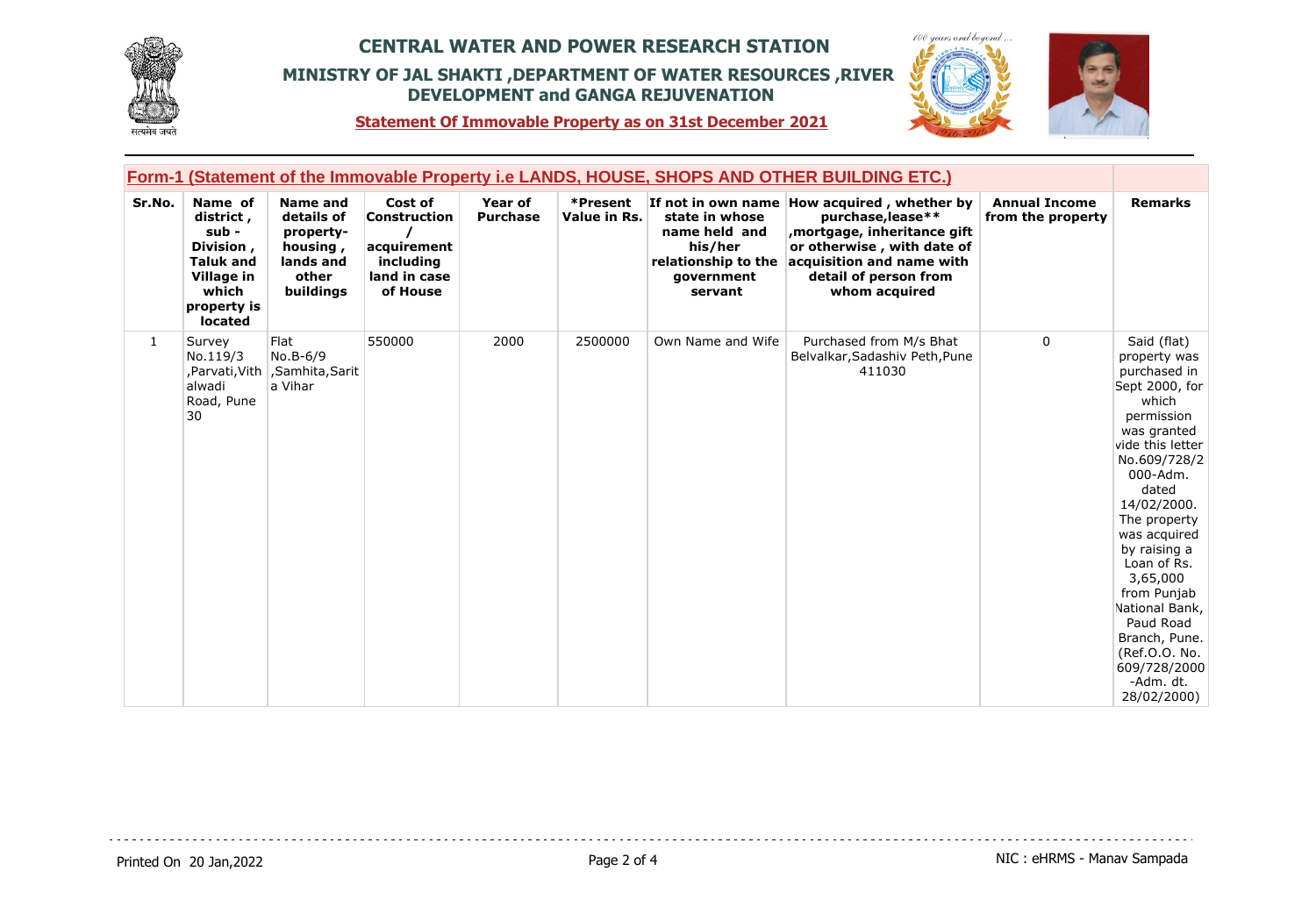





**Statement Of Immovable Property as on 31st December 2021**

| Form-1 (Statement of the Immovable Property i.e LANDS, HOUSE, SHOPS AND OTHER BUILDING ETC.) |                                                                                                                 |                                                                                           |                                                                                        |                            |                          |                                                                                            |                                                                                                                                                                                                      |                                           |                                                                                                                                                                                                                                                                                                                                                                                              |
|----------------------------------------------------------------------------------------------|-----------------------------------------------------------------------------------------------------------------|-------------------------------------------------------------------------------------------|----------------------------------------------------------------------------------------|----------------------------|--------------------------|--------------------------------------------------------------------------------------------|------------------------------------------------------------------------------------------------------------------------------------------------------------------------------------------------------|-------------------------------------------|----------------------------------------------------------------------------------------------------------------------------------------------------------------------------------------------------------------------------------------------------------------------------------------------------------------------------------------------------------------------------------------------|
| Sr.No.                                                                                       | Name of<br>district,<br>sub -<br>Division,<br><b>Taluk and</b><br>Village in<br>which<br>property is<br>located | <b>Name and</b><br>details of<br>property-<br>housing,<br>lands and<br>other<br>buildings | Cost of<br><b>Construction</b><br>acquirement<br>including<br>land in case<br>of House | Year of<br><b>Purchase</b> | *Present<br>Value in Rs. | state in whose<br>name held and<br>his/her<br>relationship to the<br>qovernment<br>servant | If not in own name How acquired, whether by<br>purchase, lease**<br>mortgage, inheritance gift,<br>or otherwise, with date of<br>acquisition and name with<br>detail of person from<br>whom acquired | <b>Annual Income</b><br>from the property | <b>Remarks</b>                                                                                                                                                                                                                                                                                                                                                                               |
| 2                                                                                            | Survey<br>No.119/3<br>,Parvati,Vith  <br>alwadi<br>Road, Pune<br>30                                             | Flat<br>No.B-6/10<br>,Samhita,Sarit<br>a Vihar                                            | 5000000                                                                                | 2017                       | 5000000                  | Own Name and Wife                                                                          | Purchased from Mr. Kiran M.<br>Vidhate                                                                                                                                                               | 0                                         | Said (flat)<br>property was<br>purchased in<br>March 2017<br>by intimating<br>office on<br>16.02.2017.<br>The property<br>was acquired<br>by raising a<br>Loan of Rs.<br>$35,00,000$ /-<br>from Punjab<br>National Bank,<br>Laxmi Road<br>Branch, Moti<br>Chowk, Pune<br>for which<br>permission<br>was granted<br>vide this letter<br>No.651/10/Est<br>t.I/616//2017<br>dated<br>20/04/2017 |

. . . . . . . . . . . . . . . . . .

 $- - - -$